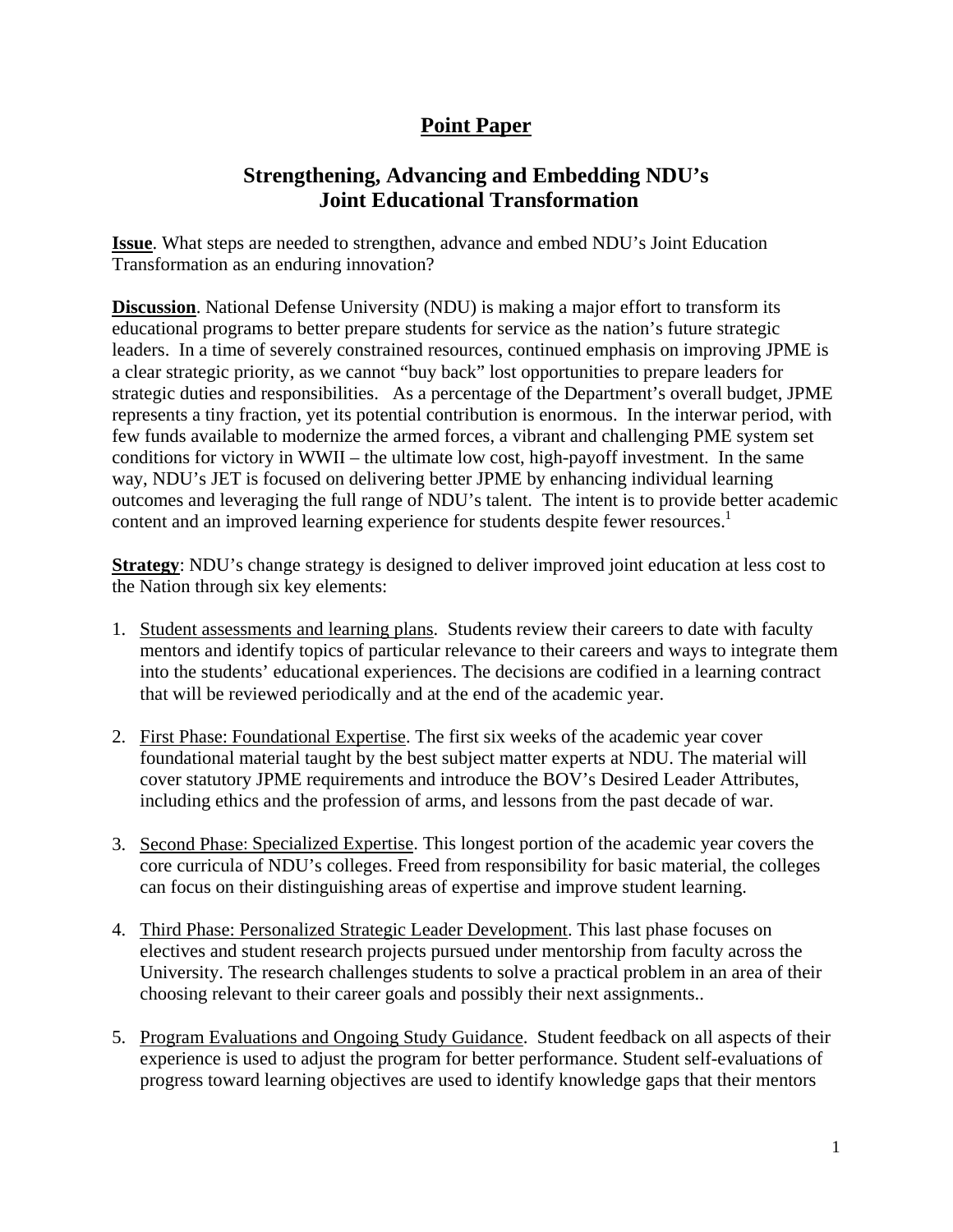address with additional instructional material and suggested readings before the students depart for follow-on assignments.

6. Common Academic Calendar. Some common scheduling rules allow all NDU elements to schedule activities of interest in time slots when students would be free to participate. These open periods can also be used to meet with mentors to discuss research or other topics.

An article in the most recent edition of Joint Force Quarterly provides more information on why these changes will provide a better education at less cost, and how they will be implemented.<sup>2</sup>

**Major Challenges**. Major organizational change is difficult. Most experts agree that change of the magnitude envisioned at NDU fails 70% of the time. Change can fail for many reasons, but some of the most common reasons are:<sup>3</sup>

- 1. Insufficient sense of urgency to overcome complacency and inertia.<sup>4</sup>
- 2. Insufficiently powerful and committed coalition to lead the change effort.<sup>5</sup>
- 3. Absence of an inspiring vision and compelling strategy for how change will be accomplished.<sup>6</sup>
- 4. Failure to sustain resources and active leader support to maintain momentum.<sup>7</sup>
- 5. Inability to prevent vested organizational interests from stifling change.<sup>8</sup>
- 6. Prematurely assuming success is assured before change is institutionalized and embedded in the organization's culture.<sup>9</sup>

To avoid the pitfalls that can doom major organizational change it is helpful to think of change management "as a marathon, not a sprint."<sup>10</sup> It requires concentrated focus from senior leaders as well as senior leader continuity for a substantial period. Resources must be shifted from old to new priorities, and advocates and champions of change should be recognized and advanced while internal opponents are addressed. High volume, sustained communication is required from the beginning of the effort until successful change is institutionalized.

#### **Embedding Change at NDU: Key Imperatives**.

The following recommendations address the most common points of failure in change management, explaining what NDU is currently doing to avoid these pitfalls and, where applicable, what the Board of Visitors (BOV) can do to safeguard joint educational transformation at NDU and make the current change effort enduring:

Communicate a clear strategy, vision and intent . The conceptual framework for the JET is sound and well articulated. The strategy, vision and intent have been widely disseminated and are broadly understood by staff and faculty. This communications effort requires a steady "drumbeat" over time, bolstered by internal and external champions. The BOV can help by:

 *Lending its voice and influence* in support of the JET in a sustained way, both to internal NDU audiences but also to external sources of support such as the JCS, Combatant Commanders, OSD and congressional leadership, top academic leaders, retired senior military officers and the public.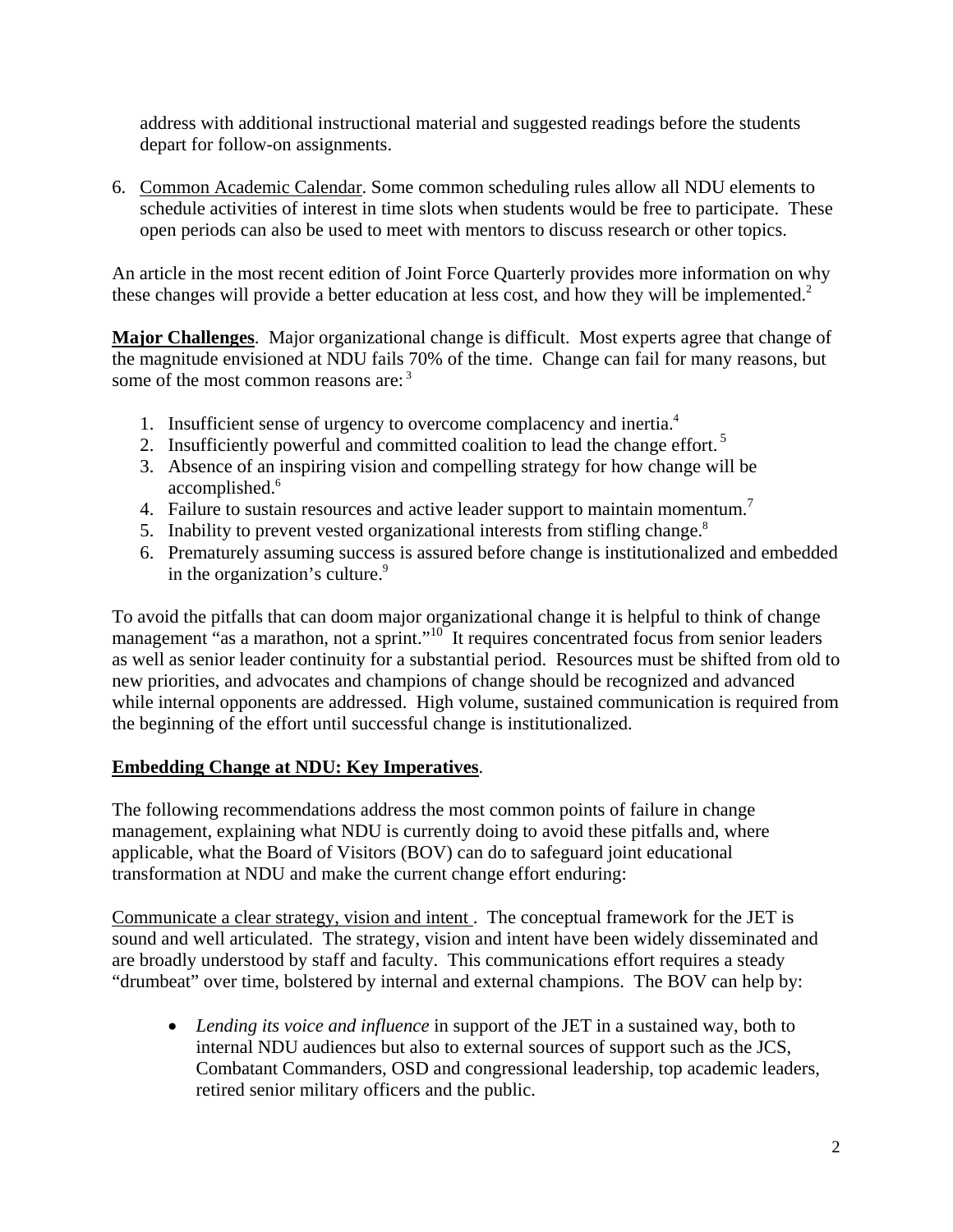Establish a sense of urgency. The NDU-P and his Top Management Team have clearly expressed the urgent need for change at NDU, but "middle management" support is variable. There was widespread doubt for some time that major changes would be conceived and implemented. The widespread focus was on absorbing cuts in budget and personnel, and not on improving organizational performance. It was widely assumed these were mutually exclusive. When a formula for reconciling fewer resources with improved performance was settled upon, it came as a shock to many in the NDU family. NDU leaders will continue to emphasize the change imperative as a key element of the communication plan for educational transformation. The BOV can help by:

 *Emphasizing across all audiences the urgent need for improved JPME* designed to better equip strategic leaders for their future responsibilities in an era of uncertainty.

Create a change coalition. Change needs champions. The level of commitment to change among NDU leaders varies, which is normal under these circumstances. Typically, some will favor change, others will strongly oppose it, and some will remain uncommitted while waiting to see if it is likely to prevail. Currently, implementation of the change strategy is the responsibility of the provost and his office, but is being executed by college course directors. The change effort is overseen by NDU's top management team (i.e. the senior vice-president, provost and college commandants and component heads), and is well underway. The BOV can help by continuing to champion the JET and providing strong top level support for:

- *Recognizing and rewarding* the efforts of NDU staff and faculty who have embraced change and are working to make it a reality.
- *Placing change agents in key positions*, such as component heads, academic deans, associate deans, department chairs and distinguished professorships.
- *Converting the uncommitted* through the demonstrated success of the JET and by emphasizing its irreversibility and inevitability – "we are not going back."

Safeguard the strategy. Inevitably there will be resistance to change, whether overtly or indirectly. Some tactical concessions can be made in the larger interest of successfully implementing the strategy – but not at the expense of the overall strategic framework. If too many compromises are made the strategy may be undercut. Both supporters and critics will ask why they went through such a difficult effort for so little return. To combat this problem NDU has a) conducted an aggressive communication plan to explain the necessity of change and why the proposed changes will benefit overall NDU performance; b) sought public support for the strategy from Pentagon leaders; c) assigned NDU senior leaders responsibility for the details of strategy implementation; and d) created a mechanism to track progress on strategy implementation with regular reports to senior leaders. The BOV can help by:

 *Recommending a blue ribbon panel* of prominent active and/or retired government, academic, business and military leaders to validate the transformation effort and make recommendations to secure NDU's long-term future.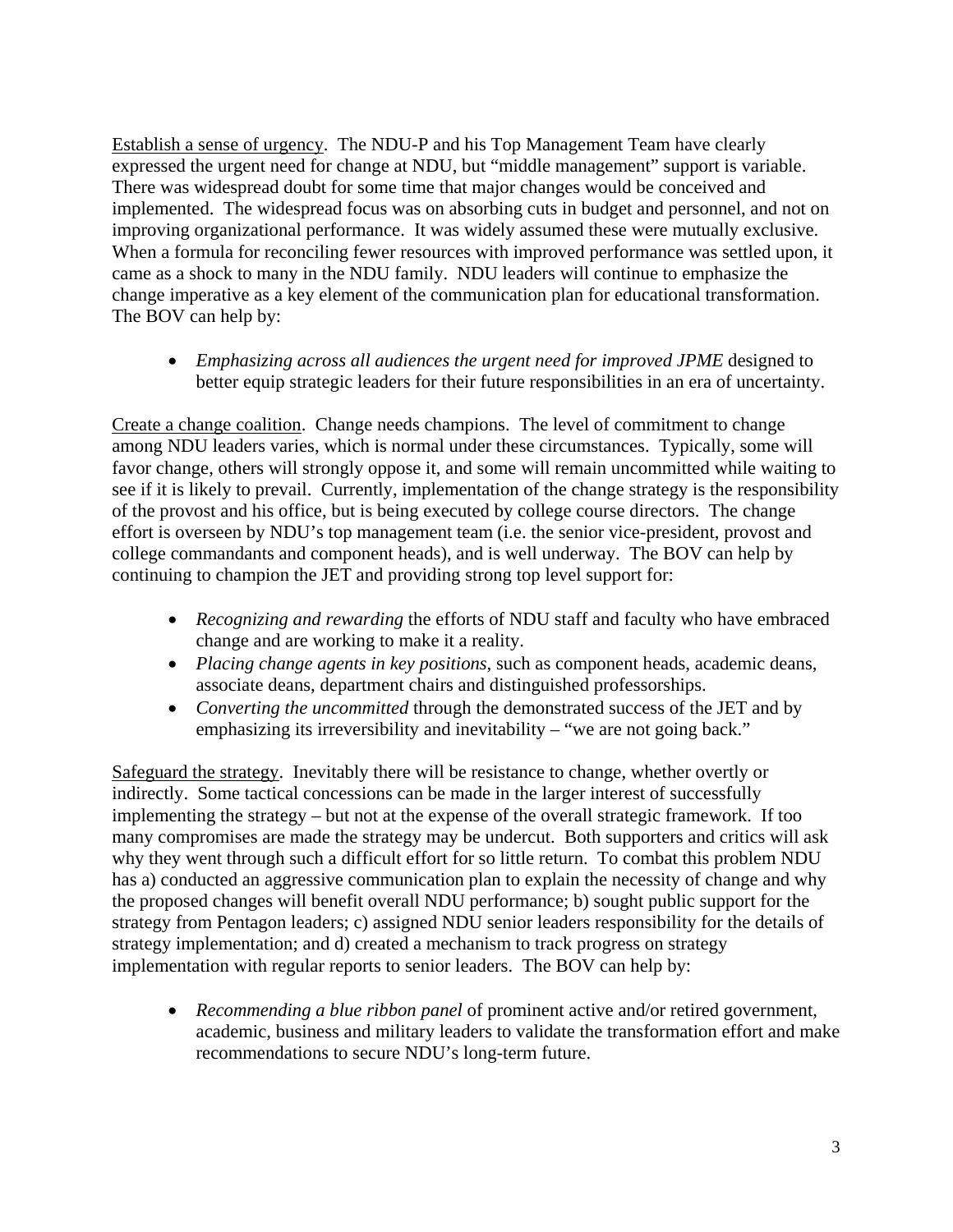Sustain resources and limit organizational "churn". Budget and personnel reductions played an important role in driving NDU to transform its educational model to attain greater efficiencies. However, a stable budget and manning level will be needed to enable strong performance going forward. Implementing the JET will induce a necessary amount of short term organizational turbulence. Outside "churn" caused by yearly budget uncertainties, manpower cuts, and policy interventions will distract and deflect the change effort as NDU leadership orients on these priorities at the expense of the JET. Given the press of daily business it is easy for leaders to "take their eye off the ball" after mandating major change. Keeping focus is essential for successful organizational transformation. The BOV can help by:

- *Recommending SECDEF policy guidance* (and/or enabling legislation) that preserves NDU's traditional student-faculty ratio and throughput
- *Stabilizing the NDU budget* at no less than \$80M, and manning at current levels
- *Recommending service policies to ensure that NDU military faculty are awarded joint credit* and selection for schools, promotion, command and SERB retention consideration at or above service averages

Ensure continuity in change leadership. Sustained tenure among senior leaders is critical, as is their replacement when due by successors who embrace and support the change program. Opponents will commonly "wait out" change agents to stifle transformative change. The normal term of office for presidents of civilian counterpart institutions can be up to 8-10 years. This enables them to oversee substantive change from conceptualization through implementation. While this term is not realistic for active duty general or flag officers, a five year term for the NDU-P and for other key leaders at the university level (such as the Chief Operations Officer) would go far to cement and embed transformative change. Sustained tenure for the NDU-P is recommended by both congressional and accreditation sources as needful for effective organizational change.11 The BOV can help by:

- *Supporting the tenure of the NDU-P at five years* as a terminal assignment
- *Selecting a replacemen*t with the requisite strategic leadership, academic and leadership credentials who is supportive of and committed to the change effort

### **Conclusion**.

The NDU JET holds promise for bringing about better and more relevant JPME in times of resource scarcity and strategic uncertainty, not only at NDU but across the JPME enterprise. The program is well underway, but as in other complex organizations, success is not assured. Continuity, sustained senior leader support, focused implementation and persistence will be needed to embed the gains inherent in the JET and make them enduring. The BOV can play a key role in promoting and enabling this important enterprise.